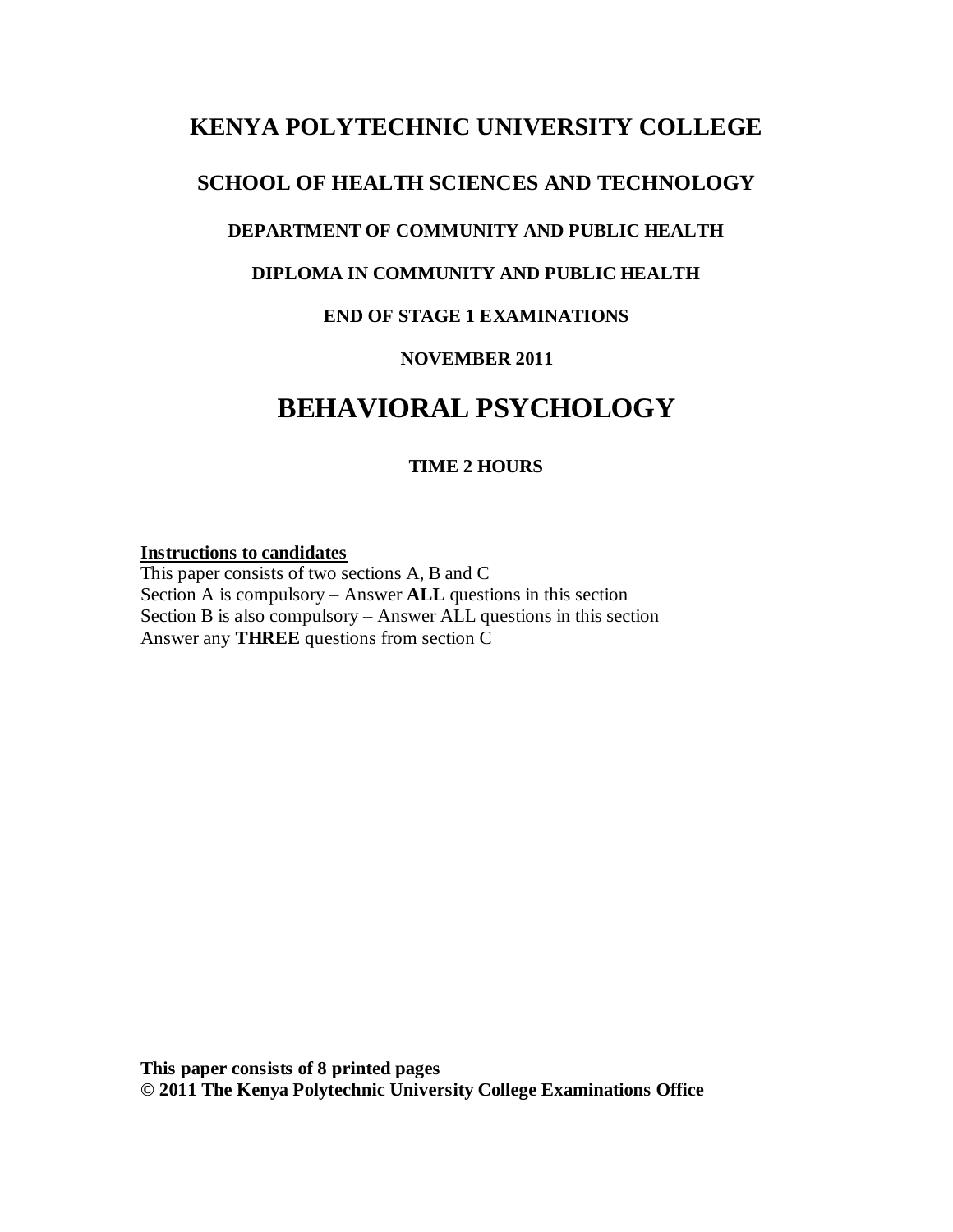#### **Section A – Compulsory Answer ALL questions in this section**

1. A common sense approach to psychology is

A. the most reliable.

B. often contradicted by empirical evidence.

C. the basis for most psychological theories.

D. the basis for collecting data (observed facts).

2. The humanistic viewpoint emphasizes

A. free will, self-image, and self-actualization.

B. determinism, the unconscious, and biological drives.

C. natural selection and practical skills.

D. the idea that "the environment is the key causal matrix."

3. Behavior is

A. anything a person does

B. only those things a person does which you can see.

C. only those things which can be recorded by a camera.

D. only those things which a person can see with his/her senses.

4. "I am primarily interested in thinking processes; I am a \_\_\_\_\_\_\_\_\_\_ psychologist."

A. Cognitive

B. Learning

C. Perception

#### D. Personality

Introduction to Psychology Examination for community and public health Kenya-Poly Dec. 2011 Page 2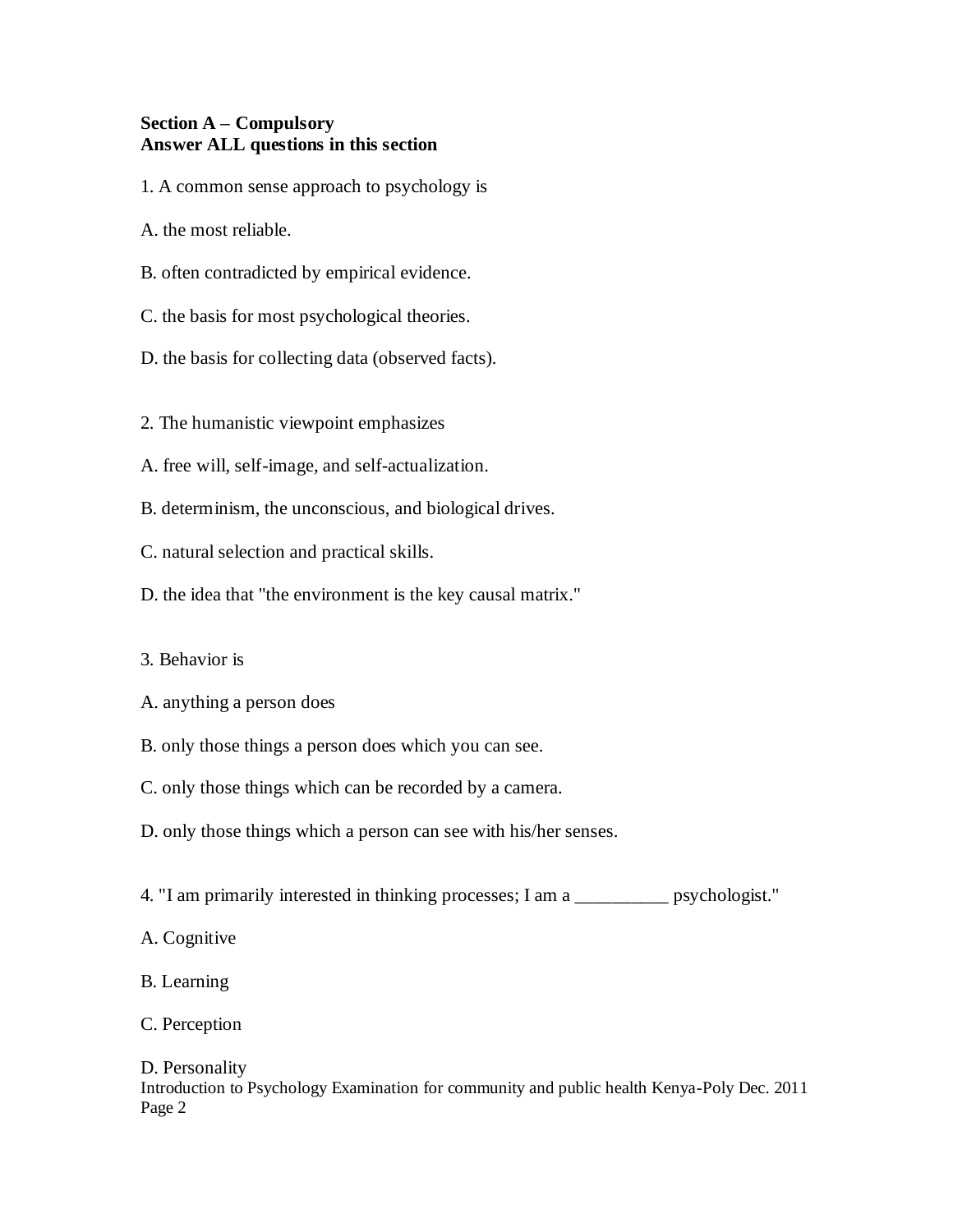5. A psychologist using the method of naturalistic observation would

A. carefully design controlled situations in which to observe behavior.

B. rely on observations of subjects' responses to questionnaires.

C. observe behavior as it happens outside the laboratory or clinic.

D. make records of the behavior of clients treated in therapy

6. To prevent ethical abuse in psychological research, the APA has suggested that

A. psychologists must treat all subjects with respect and concern for the subject's dignity.

B. psychologists must avoid deception with using human subjects

C. all data collected from a person must be made public.

D. all psychological harm to subjects must be corrected by counseling

7. The cell body of a neuron is also called the

A. dendrite.

B. axon.

C. myelin.

D. soma.

8. Body cells specialized to carry and process information are called

A. neurotransmitters.

B. synapses.

C. ions.

D. neurons.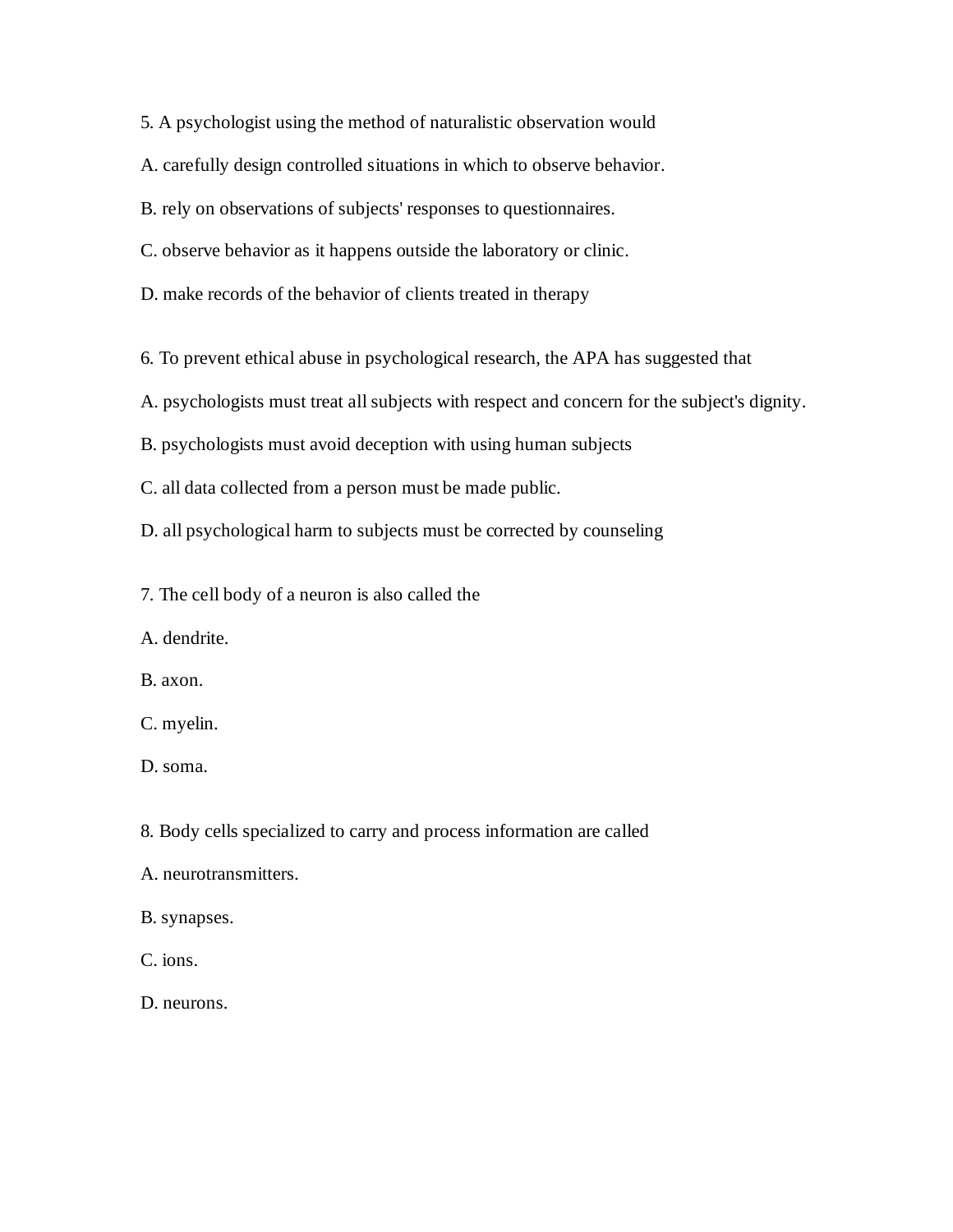9. Information picked up by the body's receptor cells is termed

A. cognition

- B. Perception.
- C. adaptation.
- D. sensation.
- 10. Difference thresholds
- A. occur when we can first detect some stimulus.
- B. occur when we can detect the change in the intensity of a stimulus.
- C. depend on the energy necessary to stimulate a sensory receptor.
- D. are measured in Judgmental Normal Differences
- 11. Illusions are
- A. distortions of existing stimuli.
- B. the same as hallucinations.
- C. the result of innate mechanisms.
- D. not based on external reality.
- 12. Placing priorities on sensory messages occurs in the process of
- A. selective attention.
- B. divided perception.
- C. repetitious stimulation.
- D. subliminal attention.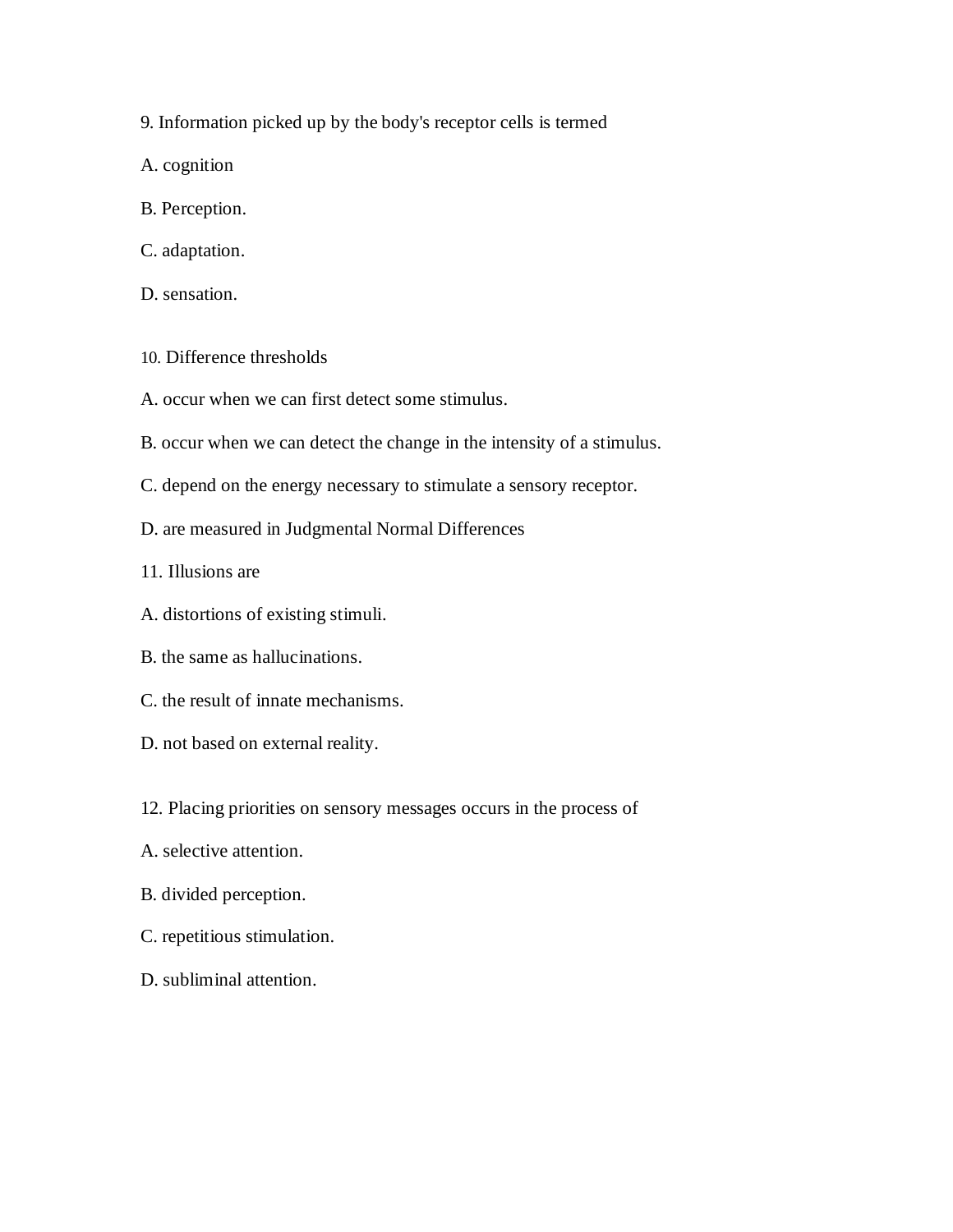13. The grasping, rooting, and sucking reflexes of infants are best described as

A. fixed action patterns.

B. instincts.

C. conditioned reflexes.

D. adaptive reflexes.

14. According to \_\_\_\_\_\_\_\_\_\_, we face a specific psychosocial dilemma at each stage of life.

A. James Coleman

B. Lawrence Kohlberg

C. Erik Erikson

D. Sigmund Freud

15. Transforming incoming information into a usable form is the stage of memory called

A. retrieval.

B. encoding.

C. storage.

D. organization.

16. Working memory is associated with which of the following?

- A. sensory memory
- B. short-term memory
- C. long-term memory
- D. integrated memory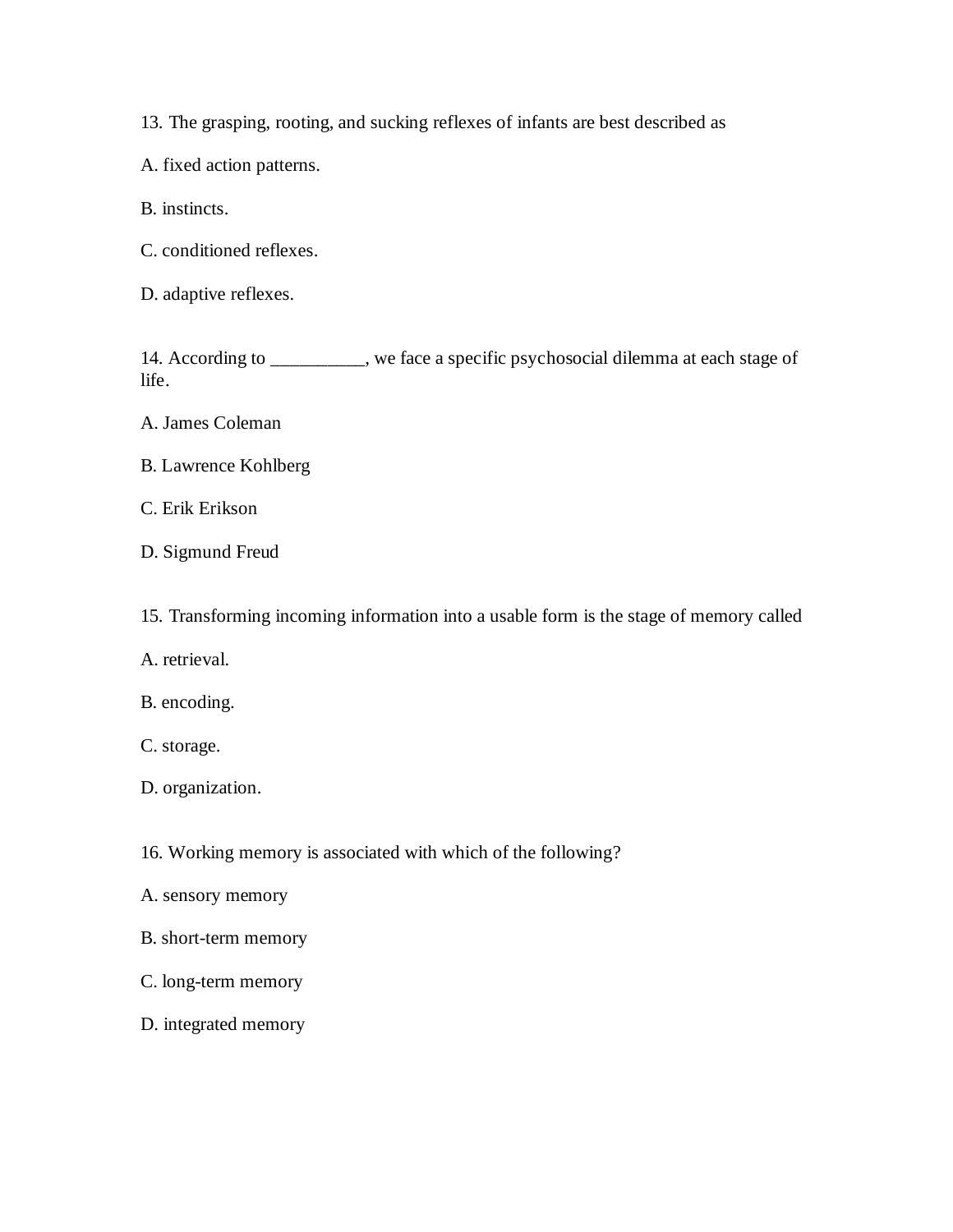17. A series of responses that gradually approach a desired pattern of behavior are called

A. adaptations.

B. gradients.

C. successive approximations.

D. conditioning trials.

18. A student does a good job on math problems for homework, and the teacher awards a sticker. This demonstrates the use of

A. extinction.

- B. reinforcement.
- C. spontaneous recovery.
- D. antecedents.
- 19. Which is a cause of anorexia?
- A. sibling rivalry
- B. an overly realistic view of normal size
- C. food allergies
- D. perfectionism

20. The hypothalamus has  $\frac{1}{2}$  hunger center(s).

- A. no control over
- B. total control over
- C. the most direct control over

D. one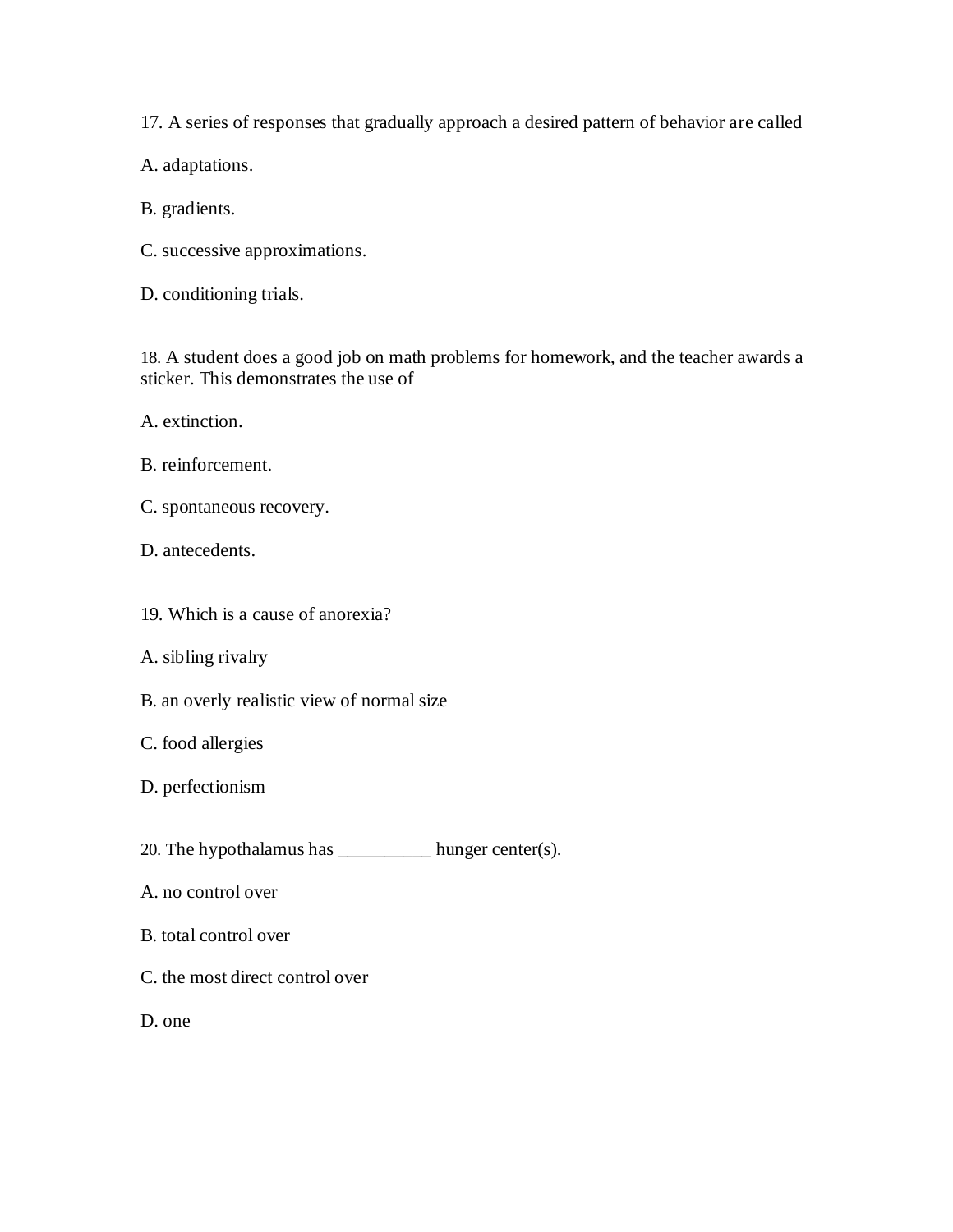21. Which is true of social stereotypes?

A. They are always negative.

B. They tend to be rational.

C. Likable members of a rejected group are perceived as an "exception."

D. University students show more evidence of ethnic stereotyping now than they did in the past.

22. Aggression is best defined as

A. hostility.

B. Anger

C. any action carried out with the intent of harming another person.

D. none of these

23. The person who agrees to a small request initially is more likely later to comply with a larger demand. This describes the

A. door-in-the-face-effect.

B. foot-in-the-door effect

C. low-ball technique.

D. high-ball technique

24. Retreat from reality by hallucinations and delusions and by social withdrawal typically characterizes

A. somatoform disorders

B. anxiety disorders

C. psychotic disorders.

D. personality disorders